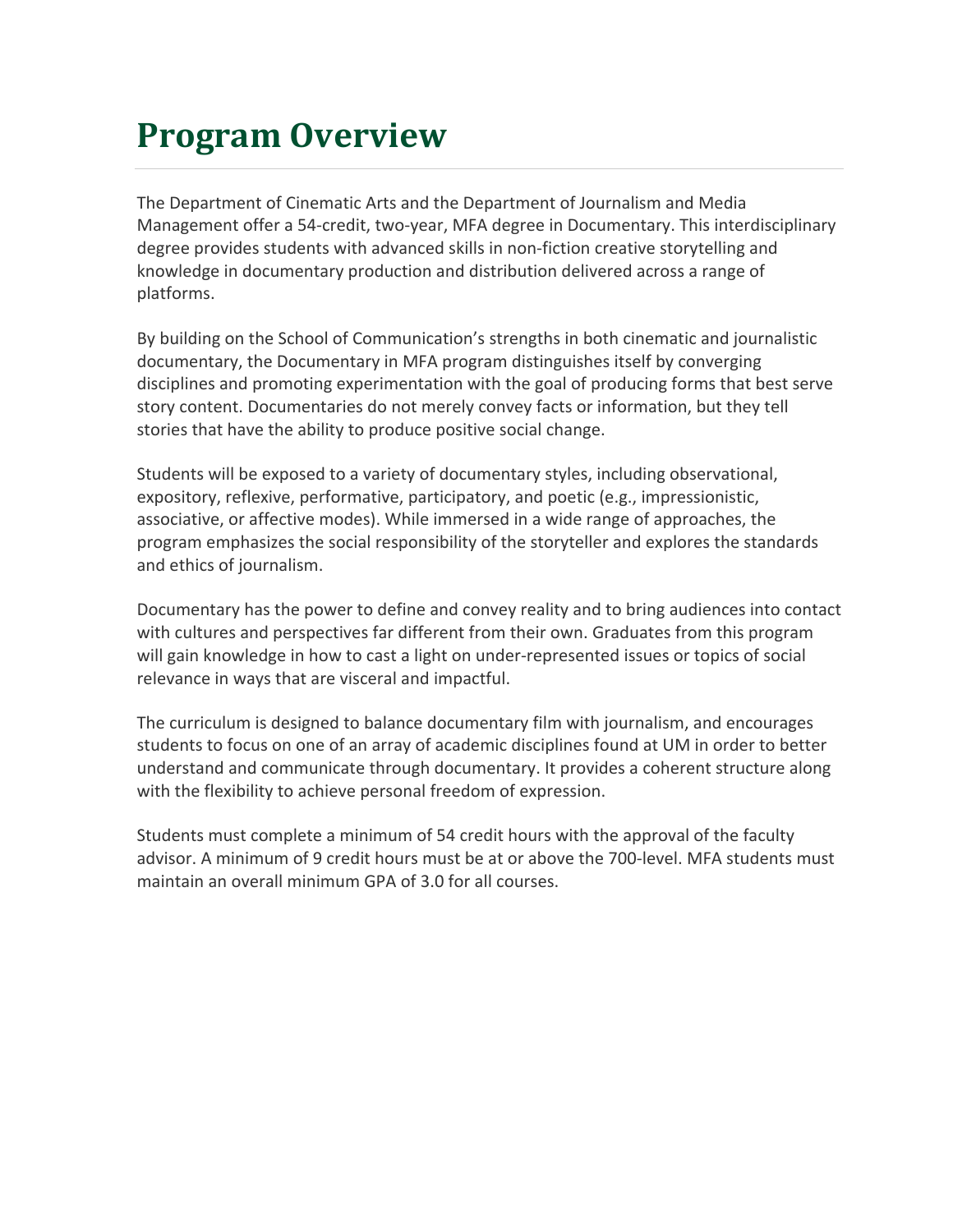# **Admission Requirements**

The following is a list of the required conditions as well as the required documents/fees for your application for admission to the Master of Fine Arts degree program in Documentary in the School of Communication.

- A baccalaureate degree from an accredited institution
- The School's official application
- An \$85.00 non-refundable application fee
- Three letters of recommendation
- 500-word typed statement of academic and professional goals
- Official transcripts of all college work, both undergraduate and graduate.
	- Note: In addition, international applicants must send an official copy of their diploma for all degrees earned, and all documentation that confers their degree, with English translation for all degrees earned.
	- Note: All transcripts must be the original document, forwarded directly from the university: Xerox copies, true copies, notarized copies and other types of copies are not acceptable.
- Official TOEFL or IELTS scores
	- Note: Only for international applicants.
- Copy of current passport
	- Note: Only for international applicants. The name entered on the graduate application must exactly match your name as it appears on your passport.
- Portfolio (optional)

Contact the Office of Graduate Studies, call 305-284-5236 or email (socgrad@miami.edu),

for information.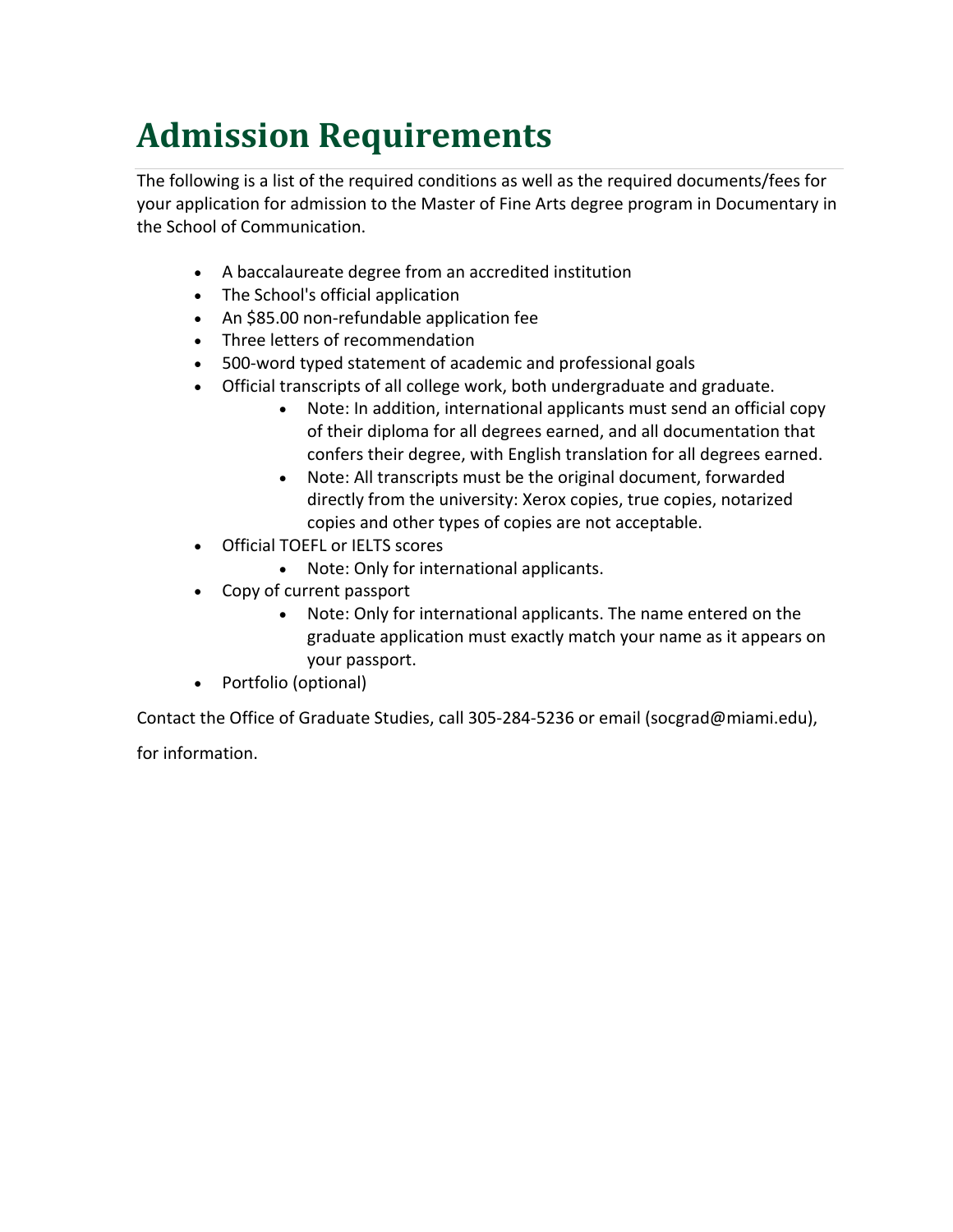# **Curriculum Requirements**

| Code                                                   | <b>Title</b>                                                                                 | <b>Credit</b><br><b>Hours</b> |  |  |
|--------------------------------------------------------|----------------------------------------------------------------------------------------------|-------------------------------|--|--|
| <b>Required Coursework</b>                             |                                                                                              |                               |  |  |
| <b>JMM 628</b>                                         | Seminar in Visual Storytelling                                                               | $\mathsf 3$                   |  |  |
| <b>JMM 641</b>                                         | <b>Advanced Audio Video Narratives</b>                                                       | 3                             |  |  |
|                                                        | NEW JMM COURSE: Documentary Photography (Still Photo/Multi-Picture Package)                  | 3                             |  |  |
| NEW JMM COURSE: Public Affairs Research and Reporting  |                                                                                              |                               |  |  |
| <b>JMM 614</b>                                         | Law and Ethics in Journalism and Media Management                                            | 3                             |  |  |
| <b>CCA 658</b>                                         | <b>Documentary Production (Cinematic Documentary</b><br>Production)                          | 3                             |  |  |
| <b>CCA 602</b>                                         | Global Issues and Filmmaking                                                                 | 3                             |  |  |
| <b>CCA 629</b>                                         | Nonfiction Film (Studies in Documentary)                                                     | 3                             |  |  |
| NEW CCA COURSE: Writing for the Screen through Editing |                                                                                              |                               |  |  |
| <b>CCA 670</b>                                         | The Independent Producer                                                                     | 3                             |  |  |
| Select one course from:                                |                                                                                              | 3                             |  |  |
| <b>CCA 620</b>                                         | Cinematography                                                                               |                               |  |  |
| <b>CCA 630</b>                                         | Introduction to Editing                                                                      |                               |  |  |
|                                                        | NEW CCA COURSE: Sound Production and Location Sound                                          |                               |  |  |
| Electives (9 credits) $1$                              |                                                                                              |                               |  |  |
|                                                        | Choose at least 3 credits from CIM, JMM, or IM departments from the list below. <sup>2</sup> | $3-6$                         |  |  |
| <b>CCA</b>                                             |                                                                                              |                               |  |  |
| <b>CCA 619</b>                                         | Seminar in Documentary Production                                                            |                               |  |  |
| <b>CCA 620</b>                                         | Cinematography                                                                               |                               |  |  |
| <b>CCA 630</b>                                         | Introduction to Editing                                                                      |                               |  |  |
| <b>CCA 655</b>                                         | <b>Science Documentary: Autism</b>                                                           |                               |  |  |
| <b>CCA 651</b>                                         | <b>Motion Graphics and Compositing</b>                                                       |                               |  |  |
| <b>CCA 752</b>                                         | <b>Advanced Cinematography</b>                                                               |                               |  |  |
| <b>CCA 730</b>                                         | <b>Advanced Editing</b>                                                                      |                               |  |  |
| <b>CCA 740</b>                                         | Sound Design                                                                                 |                               |  |  |
|                                                        | NEW CCA COURSE: Sound Production and Location Sound                                          |                               |  |  |
| <b>JMM</b>                                             |                                                                                              |                               |  |  |
| JMM 617                                                | <b>Television News Reporting</b>                                                             |                               |  |  |
| <b>JMM 620</b>                                         | Reporting and the Internet                                                                   |                               |  |  |
| <b>JMM 619</b>                                         | <b>Interactive Storytelling</b>                                                              |                               |  |  |
| <b>JMM 646</b>                                         | <b>Travel Writing</b>                                                                        |                               |  |  |
|                                                        |                                                                                              |                               |  |  |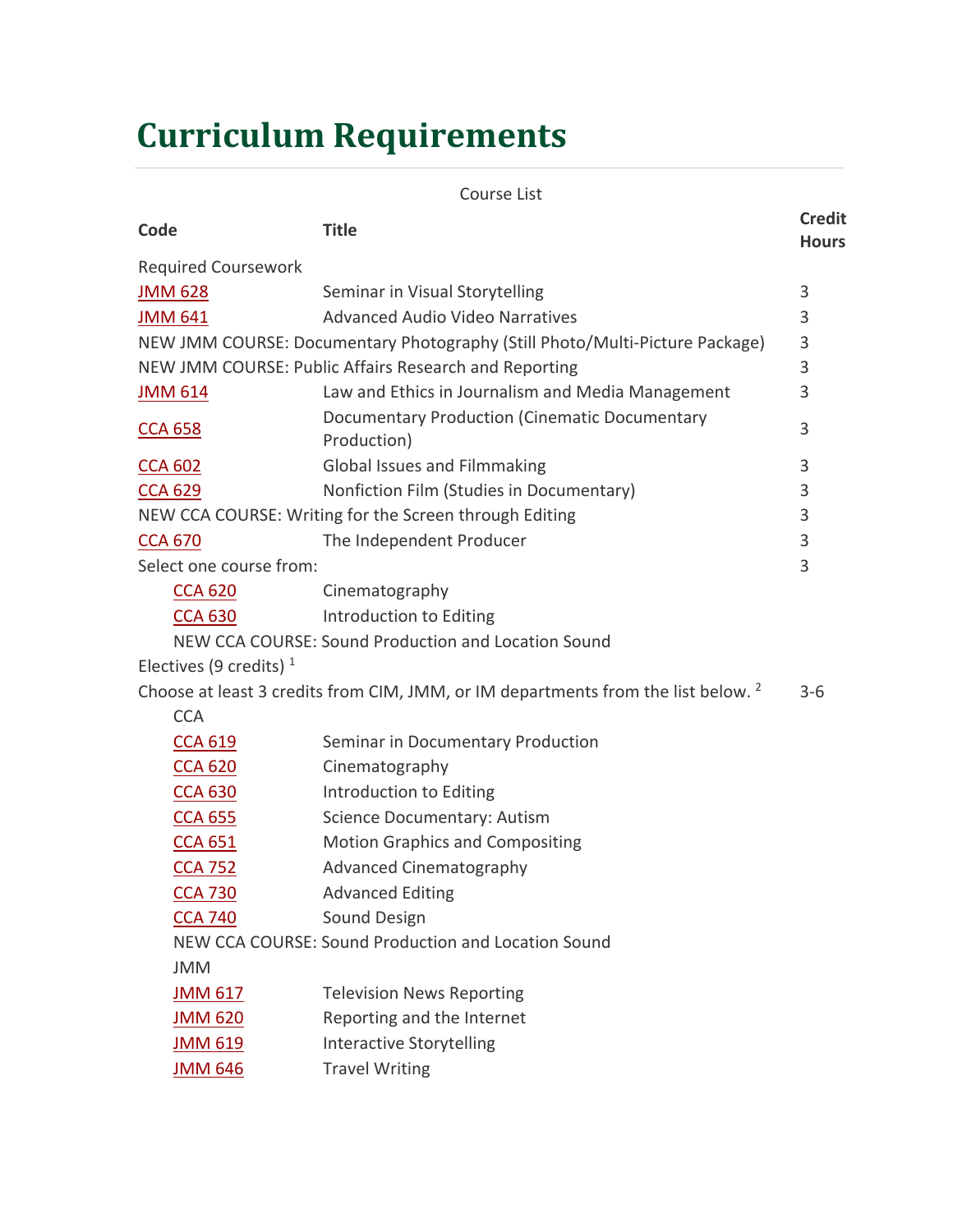#### Course List

| Code                                                                                                  |                           | <b>Title</b>                                                                                                                                                                | <b>Credit</b><br><b>Hours</b> |
|-------------------------------------------------------------------------------------------------------|---------------------------|-----------------------------------------------------------------------------------------------------------------------------------------------------------------------------|-------------------------------|
|                                                                                                       | Package)<br><b>CIM</b>    | NEW JMM COURSE: Documentary Photography (Still Photo/Multi-picture                                                                                                          |                               |
|                                                                                                       | <b>CIM 623</b>            | <b>Building Virtual Worlds</b>                                                                                                                                              |                               |
|                                                                                                       | <b>CIM 633</b>            | <b>Augmented Reality</b>                                                                                                                                                    |                               |
|                                                                                                       | <b>CIM 658</b>            | 360° Immersive Filmmaking and Storytelling                                                                                                                                  |                               |
|                                                                                                       | <b>CIM 602</b>            | Designing Innovation                                                                                                                                                        |                               |
|                                                                                                       | <b>CIM 618</b>            | <b>Internet and Media Activism</b>                                                                                                                                          |                               |
|                                                                                                       | <b>CIM 601</b>            | <b>Prototyping Techniques</b>                                                                                                                                               |                               |
| Choose three to six credits elective from outside of SoC (course by approval) <sup>2</sup><br>$3 - 6$ |                           |                                                                                                                                                                             |                               |
|                                                                                                       | and Sexuality Studies.)   | (Examples include Africana Studies, Anthropology, Education, Latin American Studies,<br>Marine Science, Nursing and Health Sciences, Psychology, Sociology, History, Gender |                               |
|                                                                                                       | Practicum                 |                                                                                                                                                                             | 6                             |
| Choose one of the combinations below:                                                                 |                           |                                                                                                                                                                             |                               |
|                                                                                                       | <b>CCA 794</b>            | Motion Picture Internship                                                                                                                                                   |                               |
|                                                                                                       | & JMM 609                 | and Internship in Journalism and Media Management                                                                                                                           |                               |
|                                                                                                       | <b>CCA 799</b>            | Advanced Projects and Directed Research                                                                                                                                     |                               |
|                                                                                                       | & JMM 699                 | and Advanced Projects and Directed Research                                                                                                                                 |                               |
|                                                                                                       | Non-ETD Thesis or Project |                                                                                                                                                                             |                               |
|                                                                                                       | <b>CCA 815</b>            | <b>MFA Thesis</b>                                                                                                                                                           |                               |
|                                                                                                       | <b>JMM 815</b>            | Multimedia Project                                                                                                                                                          |                               |
|                                                                                                       | <b>Total Credit Hours</b> |                                                                                                                                                                             | 54                            |
|                                                                                                       |                           |                                                                                                                                                                             |                               |

<sup>1</sup> No elective from above list may be repeated.

<sup>2</sup> Though encouraged to take these electives outside the School of Communication, a student has the option to fulfill one or more of these electives within the the SoC, pending approval of advisor and program director.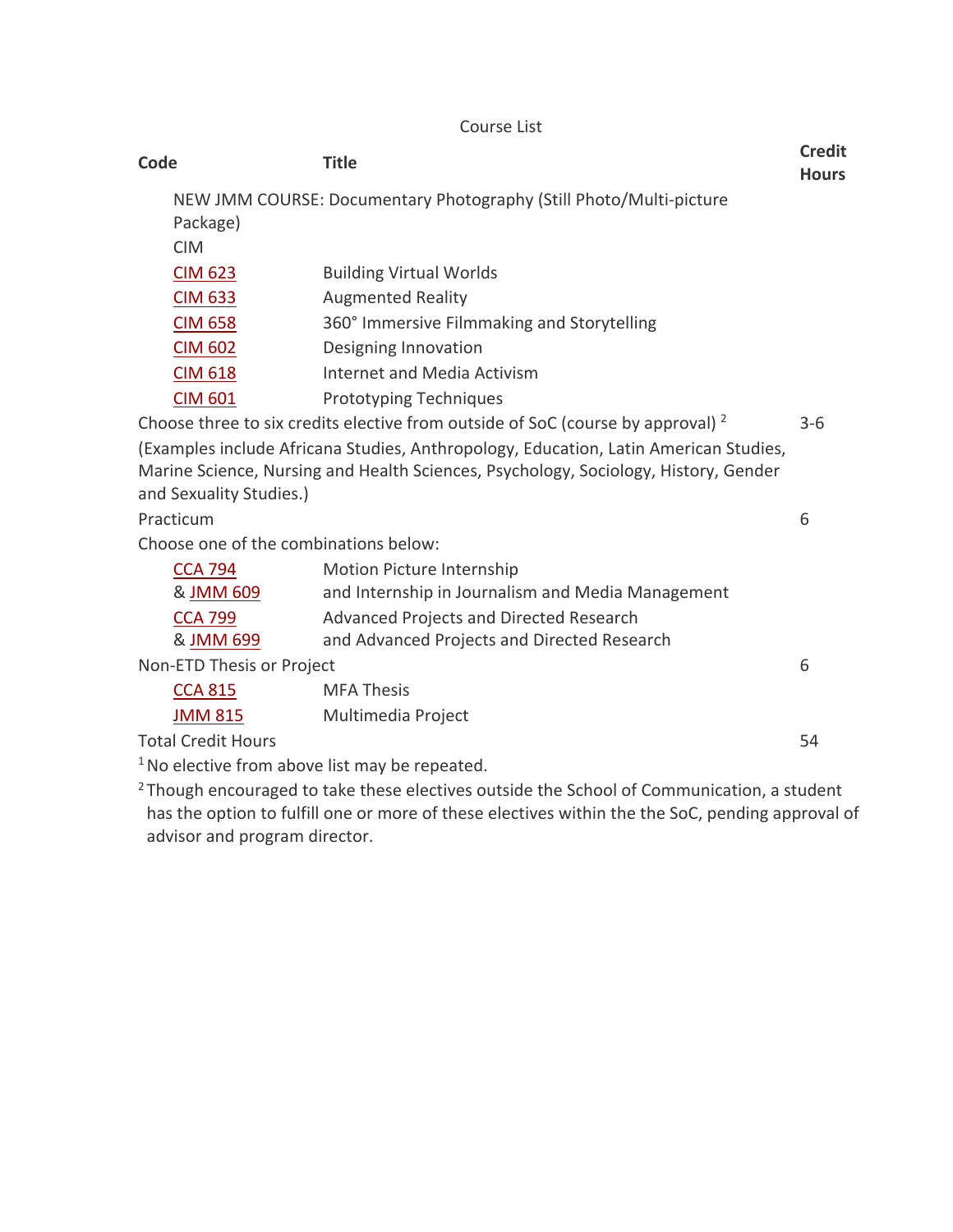## **Plan of Study**

| <b>Year One</b>                                                                                                               |                                                                       |                               |  |  |
|-------------------------------------------------------------------------------------------------------------------------------|-----------------------------------------------------------------------|-------------------------------|--|--|
|                                                                                                                               | Fall                                                                  | <b>Credit</b><br><b>Hours</b> |  |  |
| <b>CCA 658</b>                                                                                                                | Documentary Production (Cinematic Documentary Production 3<br>$\vert$ |                               |  |  |
| <b>CCA 629</b>                                                                                                                | Nonfiction Film (Studies in Documentary)                              | 3                             |  |  |
| JMM 6## Documentary Photography (Still Photo and Multi-Picture Package)                                                       |                                                                       |                               |  |  |
| <b>JMM 628</b>                                                                                                                | Seminar in Visual Storytelling                                        | 3                             |  |  |
|                                                                                                                               | <b>Credit Hours</b>                                                   | 12                            |  |  |
|                                                                                                                               | <b>Spring</b>                                                         |                               |  |  |
| <b>JMM 641</b>                                                                                                                | <b>Advanced Audio Video Narratives</b>                                | 3                             |  |  |
|                                                                                                                               | JMM 6## Public Affairs Research and Reporting (NEW)                   | 3                             |  |  |
|                                                                                                                               | CCA 6##Writing for the Screen through Editing (NEW)                   | 3                             |  |  |
| CCA Elective ((e.g., CCA 620 Cinematography; CCA 630 Introduction to Editing; CCA<br>6XX Sound Production and Location Sound) |                                                                       |                               |  |  |
|                                                                                                                               | <b>Credit Hours</b>                                                   | 12                            |  |  |
|                                                                                                                               | <b>Summer</b>                                                         |                               |  |  |
|                                                                                                                               | Motion Picture Internship                                             |                               |  |  |
| <b>CCA 794</b><br>& CCA 609                                                                                                   | and Legal Aspects of Motion Pictures (Or CCA 799 &<br><b>JMM 699)</b> | 6                             |  |  |
|                                                                                                                               | <b>Credit Hours</b>                                                   | 6                             |  |  |
|                                                                                                                               | <b>Year Two</b>                                                       |                               |  |  |
|                                                                                                                               | Fall                                                                  |                               |  |  |
| <b>CCA 602</b>                                                                                                                | Global Issues and Filmmaking                                          | 3                             |  |  |
| <b>CCA 670</b>                                                                                                                | The Independent Producer                                              | 3                             |  |  |
| <b>SoC Elective</b>                                                                                                           |                                                                       | 3                             |  |  |
| SoC Elective or outside SoC Elective                                                                                          |                                                                       |                               |  |  |
|                                                                                                                               | <b>Credit Hours</b>                                                   | 12                            |  |  |
|                                                                                                                               | <b>Spring</b>                                                         |                               |  |  |
| <b>JMM 614</b>                                                                                                                | Law and Ethics in Journalism and Media Management                     | 3                             |  |  |
| 3rd Elective (Outside SoC) <sup>1</sup>                                                                                       |                                                                       |                               |  |  |
| <b>CCA 815 or JMM 815</b>                                                                                                     | <b>MFA Thesis</b><br>or Multimedia Project                            | 6                             |  |  |
|                                                                                                                               | <b>Credit Hours</b>                                                   | 12                            |  |  |
|                                                                                                                               | <b>Total Credit Hours</b>                                             | 54                            |  |  |